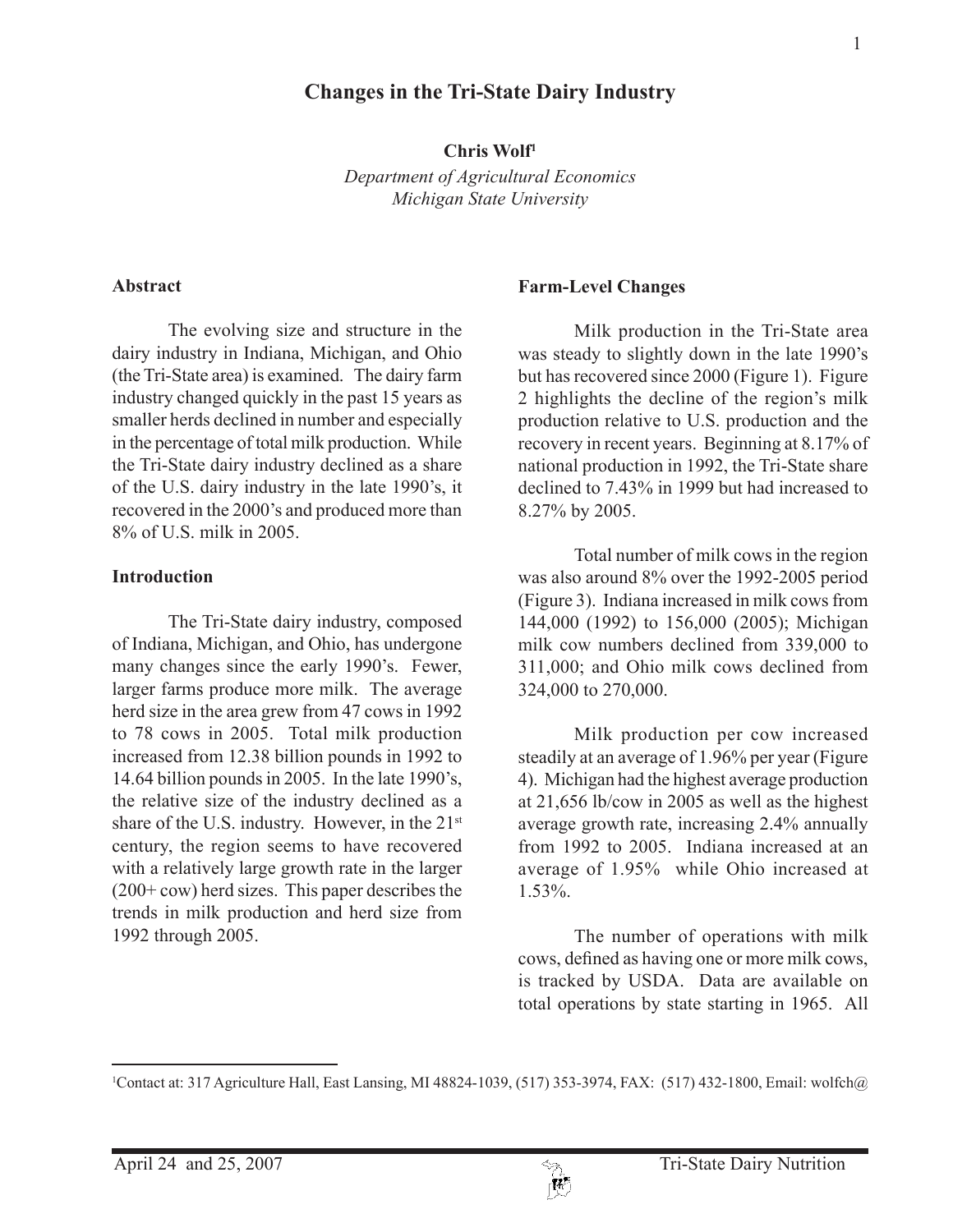3 states have witnessed a very similar decline in operations over the 40 year period ending in 2005 (Figure 5). Indiana had 23,000 operations with milk cows in 1965 with 2,200 remaining in 2005. There were 31,000 operations in Michigan in 1965 but only 2,800 remained in 2005. Finally, Ohio had 40,000 operations in 1965 with 4,400 operations remaining in 2005. The decline in the US as a whole was even more dramatic with only 78,000 of the 1.1 million operations with milk cows present in 1965 in business in 2005.

In 1965, about 8% of U.S. operations with milk cows were in Indiana, Michigan, and Ohio. In 2005, 12% of the nation's operations with milk cows were in the region. In the combined Tri-State area, the number of operations with milk cows declined from 16,800 in 1993 to 9,400 in 2005. This loss in 44% of operations with milk cows was actually a smaller decline than in the U.S. over the same period, resulting in the region have a larger share of U.S. operations in 2005 than it did in 1993 (Figure 6).

Most of the decline in operations occurred in operations with 99 cows or less. Figures 7 through 9 display the change in number of herds with 100 or more cows in the 3 states from 1993 to 2005. All 3 states witnessed an increase in the number of 100 to 199 cow herds, followed by a decline in this herd size as the commercial herds grew beyond 200 cows. The number of 200+ cow herds grew throughout the period in all 3 states. In Indiana, there were 60 200+ cow herds in 1993 and 80 in 2005. In Michigan, the number of 200+ cow herds grew from 200 in 1993 to 340 in 2005. In Ohio the numbers were 90 in 1993 and 200 in 2005.

As a percentage of production, Figures 10 through 12 display the relative importance of the herds by size category in each state in 1993 and 2006. The largest size category, 200+ cow

herds, grew from 12.7% of milk in Indiana in 1993 to 53% in 2006. Similarly, in Michigan, the largest herds produced 21.2% in 1993 and 63% in 2006; in Ohio, the growth was from 8% in 1993 to 41% in 2006.

For the US as a whole, the 200+ cow herds produced 66.6% of total milk production in 2006, up from 36.3% in 1993 (Figure 13). In 2006, 0.8% (573) of US herds had 2000+ cows, but these herds produced 23.4% of the milk (Figure 14). In contrast, 28.3% (21,280) of US herds had 1 to 29 cows but produced only 1.2% of the milk.

## **Processors, Retailers and Consumers**

Population in the Tri-State area has increased from 26.38 million (1993) to 27.86 million (2005). Milk production in the area has outpaced this population growth, resulting in a decline in fluid utilization. Other issues, such as distant pooling of milk from Wisconsin, have exacerbated the fluid utilization decline.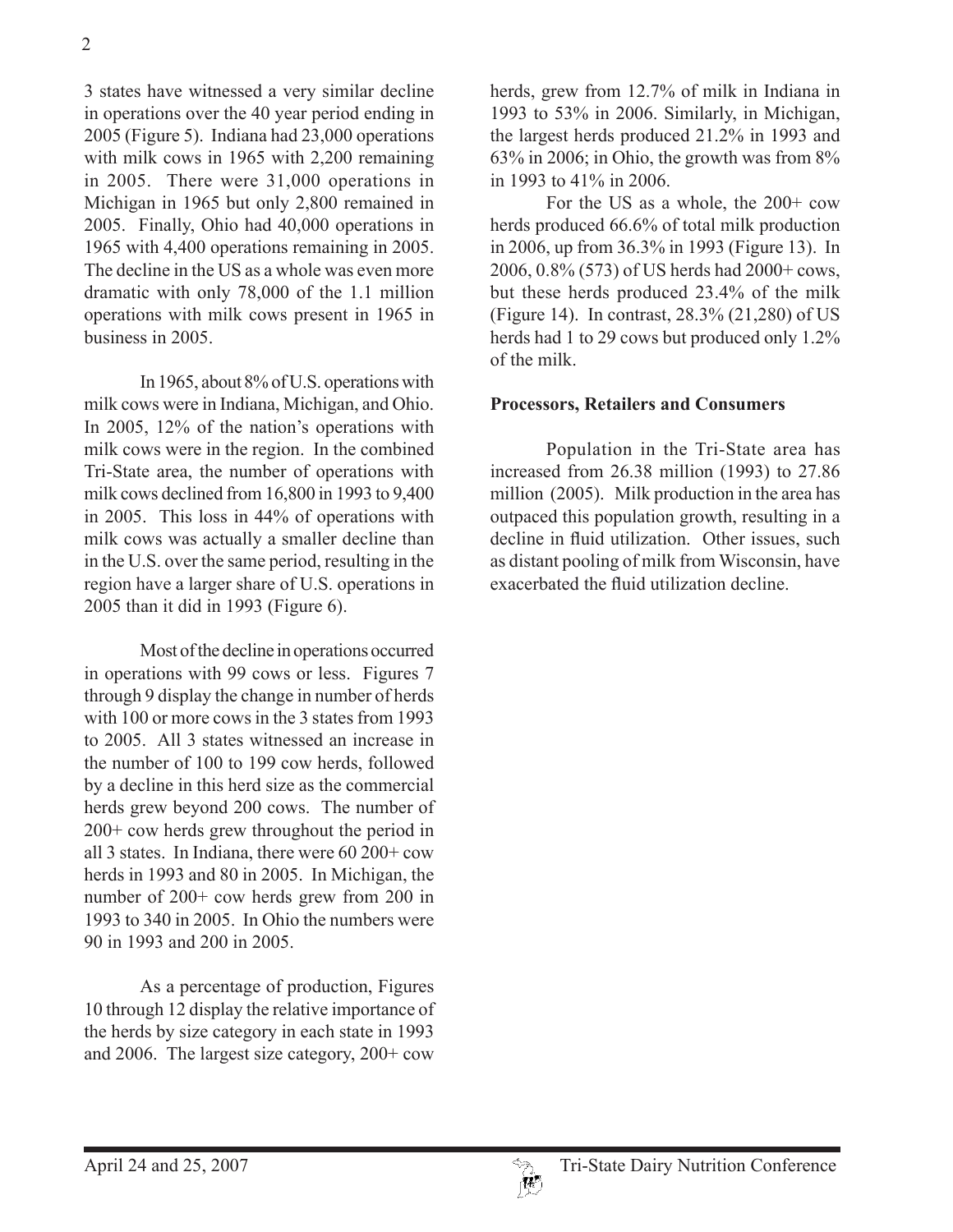

Figure 1. Total milk production, 1992 to 2005.



Figure 2. Tri-State milk production as a share of U.S. milk production, 1992 to 2005.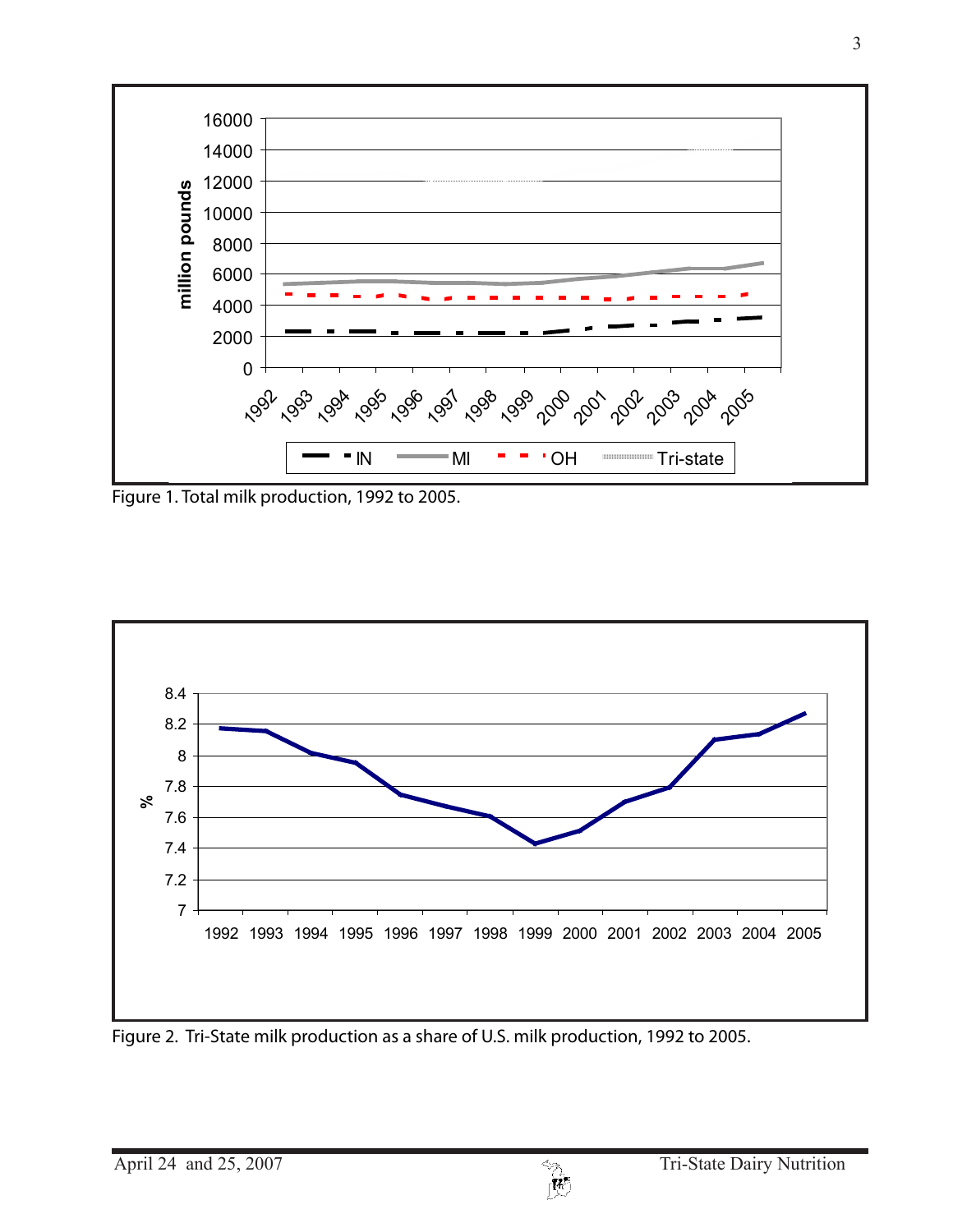

Figure 3. Number of milk cows, 1992 to 2005.



Figure 4. Milk production per cow, 1993 to 2005.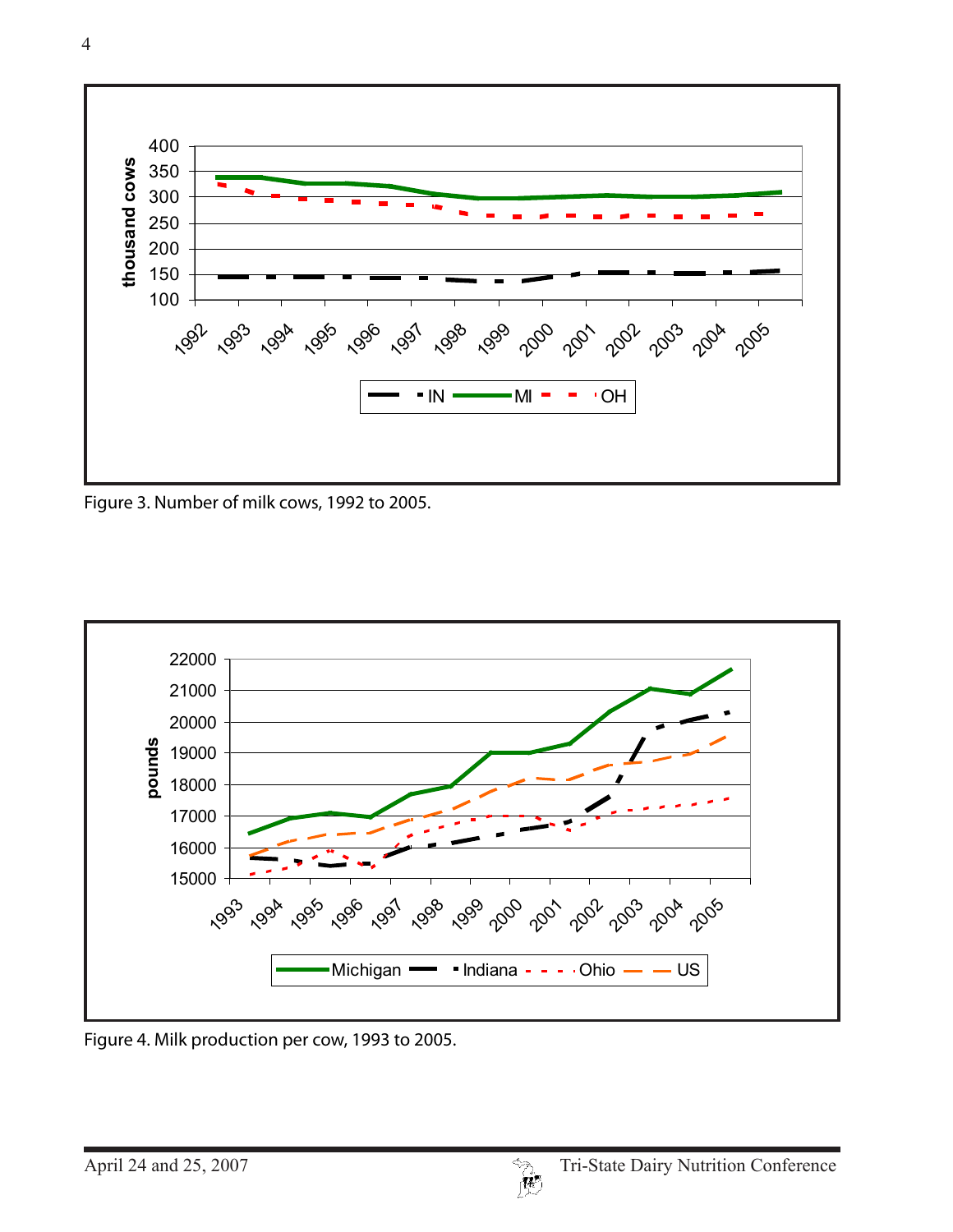

Figure 5. Number of operations with milk cows, 1965 to 2005.



Figure 6. Tri-State milk cows and dairy operations as a percentage of U.S., 1993 to 2005.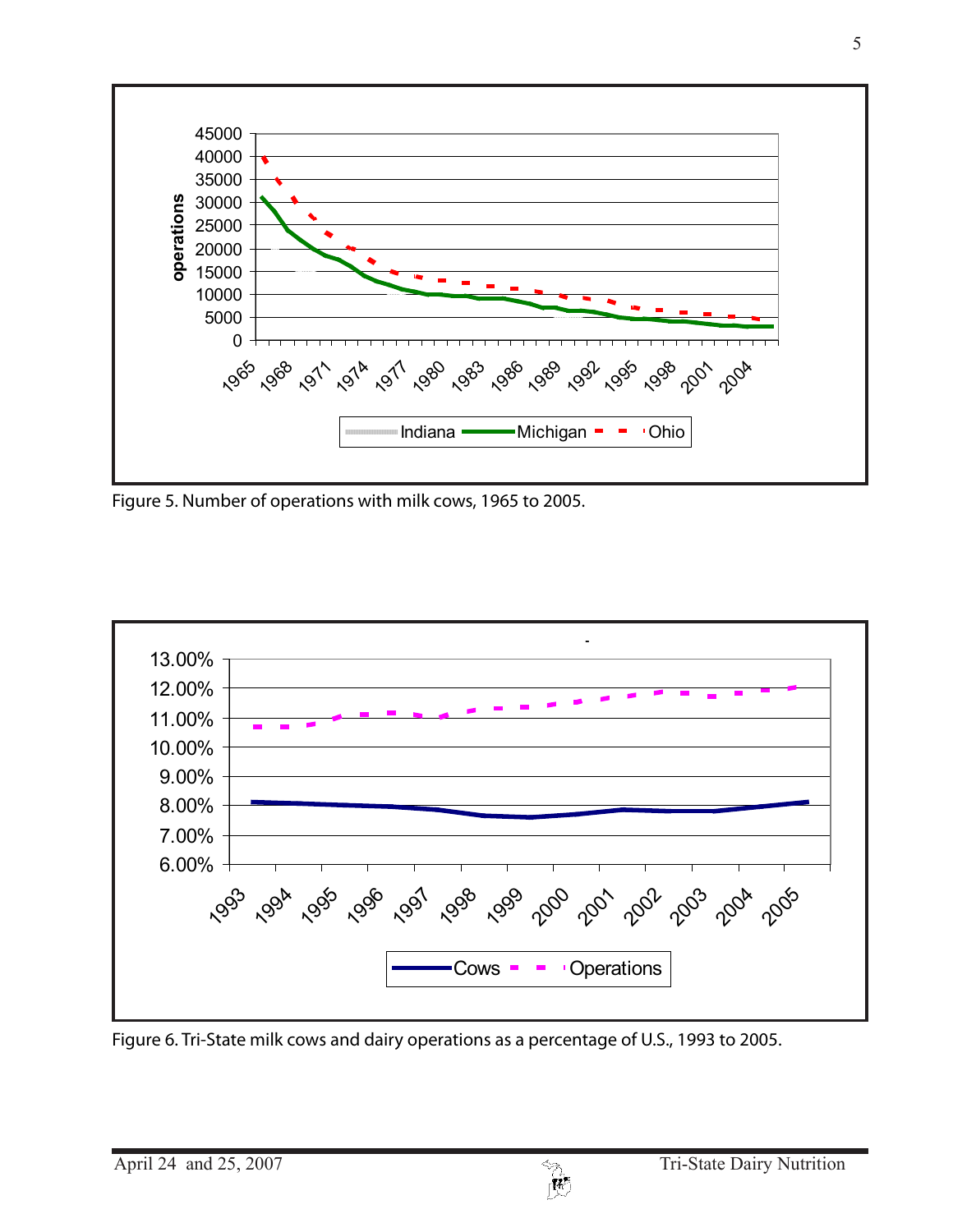

Figure 7. Number of 100+ cow operations in Indiana, 1993 to 2005.



Figure 8. Number of 100+ cow operations in Michigan, 1993 to 2005.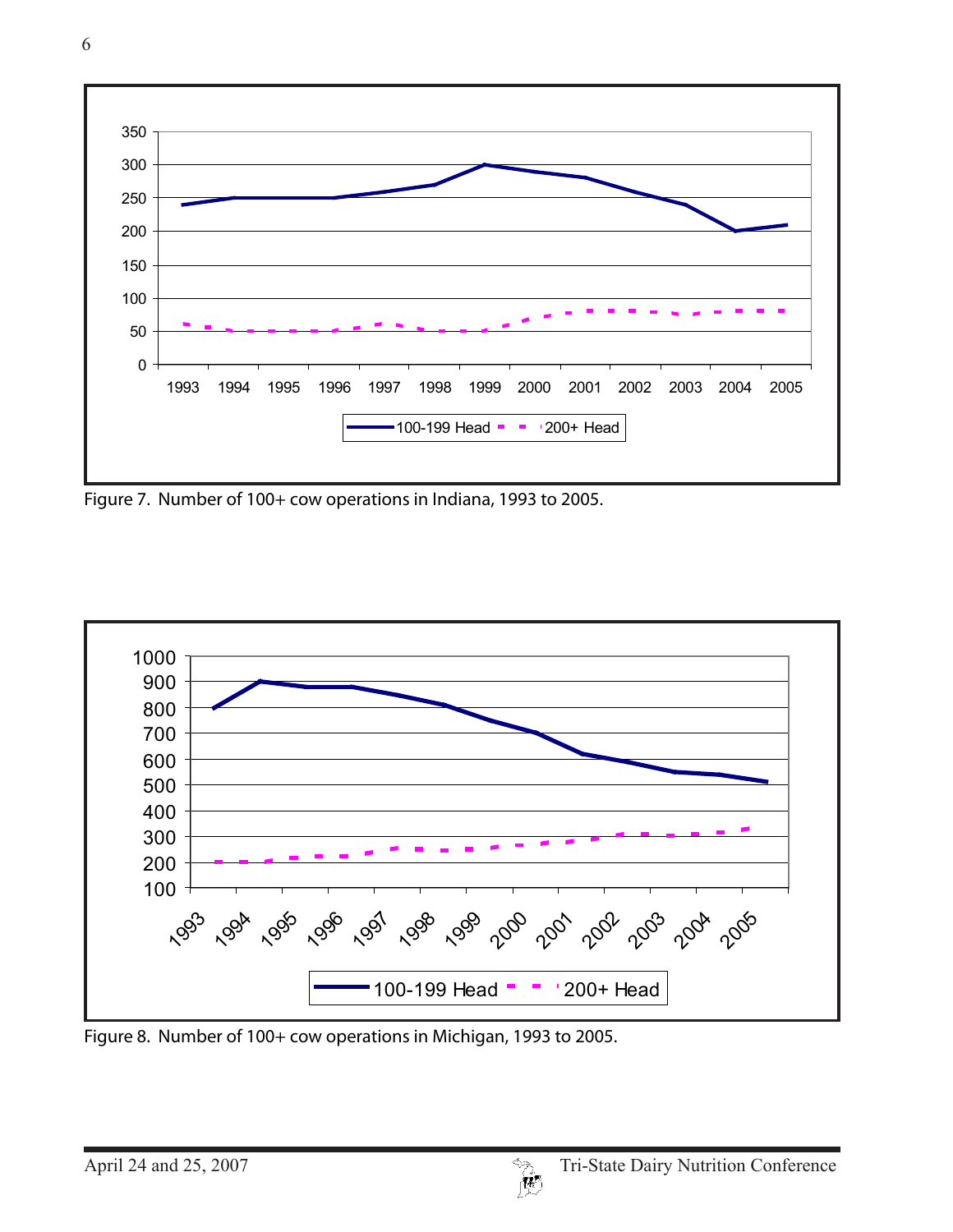

Figure 9. Number of 100+ cow operations in Ohio, 1993 to 2005.



Figure 10. Percentage of milk production by herd size, Indiana.

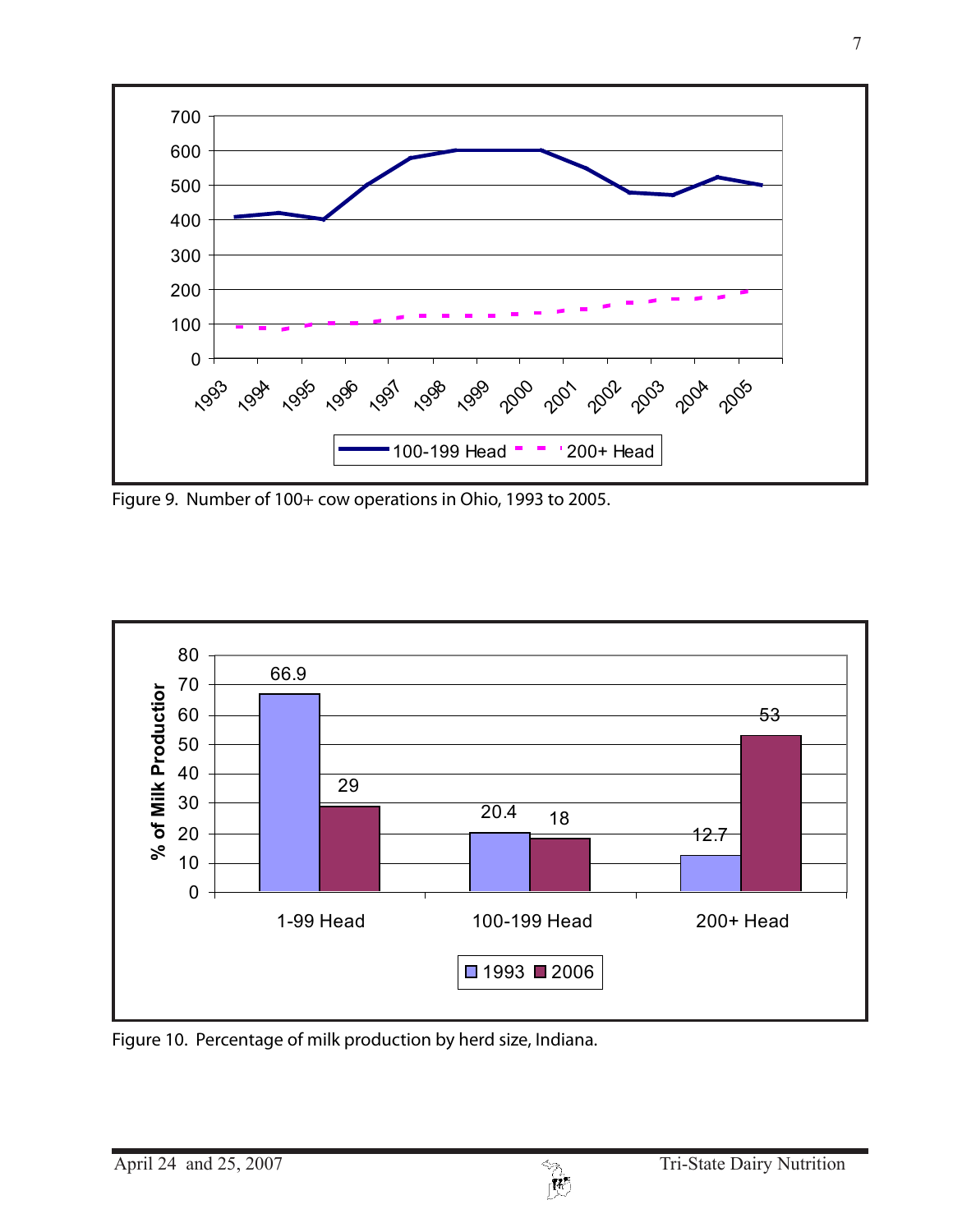

Figure 11. Percentage of milk production by herd size, Michigan.



Figure 12. Percentage of milk production by herd size, Ohio.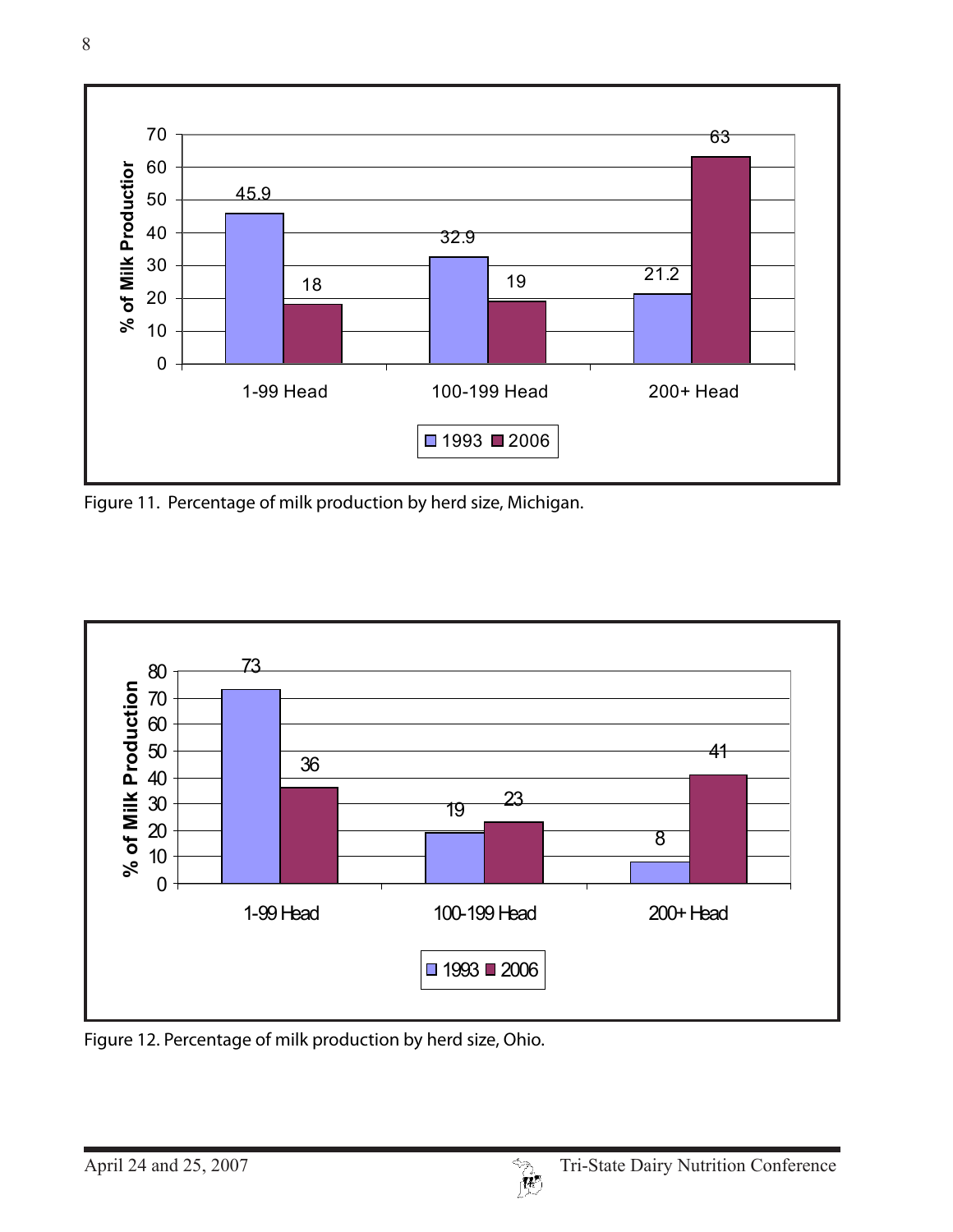

Figure 13. Percentage of milk production by herd size, U.S. 1993 and 2006.



Figure 14. Percentage of operations and milk production by herd aize, U.S. 2006.